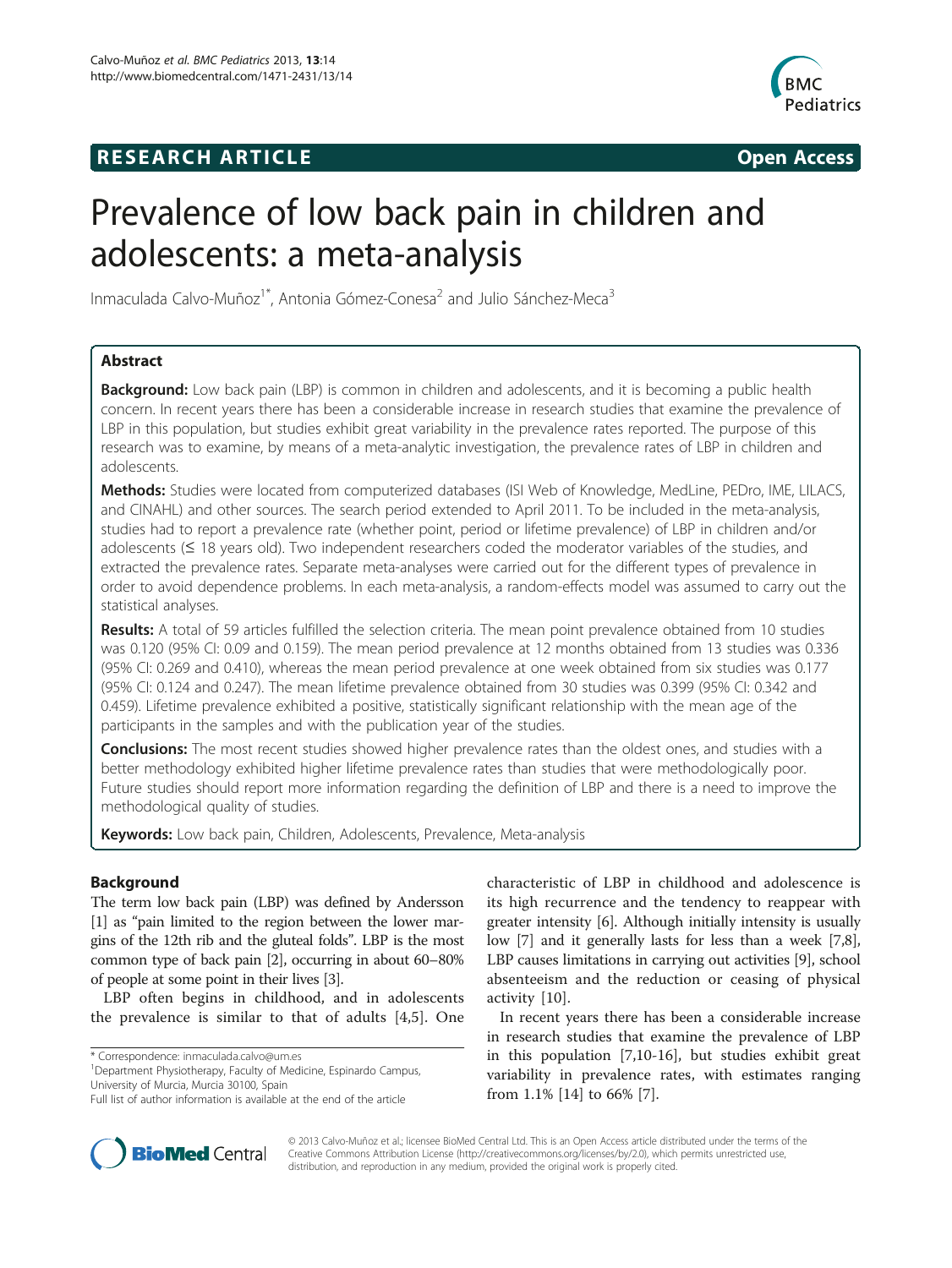This variability found in the prevalence estimates may be due to differences among the studies in such factors as the age of the sample, the sample size, the definition of LBP, the LBP recall period, the strategy for extracting data and the methodology used.

The prevalence of a condition is the number of cases in a specified population at a particular time [\[17\]](#page-10-0). The prevalence is described in terms such as: point prevalence (the number of persons in a defined population who had a specified disease or condition at a particular point in time, usually the time the survey was carried out), period prevalence (the number of persons who had a specified disease or condition at any time during a specified time interval), and lifetime prevalence (the number of persons who had a specified disease or condition at some point in their life) [[18](#page-10-0)].

According to the literature on the epidemiology of LBP in children and adolescents, the prevalence rates increase with the age of the subjects [\[11,19-21\]](#page-10-0) and females have higher prevalence rates than males [\[12,16,22-24](#page-10-0)]. Epidemiological studies indicate that the point prevalence is less than the period prevalence and, in turn, this is less than the lifetime prevalence [[12,25,26](#page-10-0)].

Several narrative reviews have been published about the prevalence of LBP in children and adolescents [\[27-29](#page-10-0)]. However, to our knowledge, a meta-analysis of the LBP prevalence in children and adolescents has not yet been carried out. Thus, the main purpose of this research was to systematically review the prevalence of LBP obtained in studies with samples composed by children and/or adolescents, in order to: (a) obtain estimates of point, period, and lifetime prevalence rates; (b) determine whether the heterogeneity exhibited by the prevalence rates of the studies can be explained by random sampling alone or, on the contrary, the studies present very discrepant prevalence rates, and (c) in the latter case, to search for substantive and methodological characteristics of the studies that can explain this heterogeneity.

Based on the results of previous research, several hypotheses were raised: (a) the mean estimate of point prevalence will be lower than that of period prevalence and, in turn, this will be lower than that of lifetime prevalence; (b) the prevalence rates will increase with the age of the participants in the samples, and (c) females will present higher prevalence rates than males.

## Methods

In order to accomplish our objectives, a systematic review and a meta-analysis were carried out on observational studies that reported prevalence rates of LBP in children and/or adolescents.

#### Selection criteria of the studies

To be included in the meta-analysis, the studies had to meet the following criteria: (a) the study must be an observational study (survey research, longitudinal or crosssectional design) that reports any prevalence rate of low back pain in children and/or adolescents  $(\leq 18$  years old); (b) the sample size had to have at least 50 participants; (c) studies had to be carried out between 1980 and April of 2011, as previous literature searches carried out by our research team evidenced an absence of studies that report LBP prevalence rates for children/adolescents before 1980; (d) studies had to be written in English, French, Italian, Spanish, or Portuguese; (e) studies could be published or unpublished. Cohort, case–control, controlled clinical trials, and randomized clinical trials were excluded, as they report incidence rates instead of prevalence rates.

#### Literature search

To locate studies that met the selection criteria, several literature searching strategies were used. Firstly, the following electronic databases were consulted: ISI Web of Knowledge, MedLine, PEDro, IME, LILACS, and CINAHL. The search period extended to April 2011, with the Medical Subject Headings: adolescents, children, childhood, back pain, low back pain, spinal pain, epidemiology, and prevalence. Secondly, several electronic specialized journals were consulted such as, Spine, Spine Journal, Pain, European Spine Journal, Fisioterapia, Scandinavian J Public Health, European Journal of Public Health, and, finally, the reference lists of the studies recovered were also consulted.

Two reviewers independently: (a) screened the title and abstract of each reference to locate potentially relevant studies, and once hardcopies of the screened papers were obtained, (b) reviewed them in detail to identify articles that fulfilled the selection criteria.

The total number of references identified with all of the searching strategies used was 2,272, of which 2,188 were excluded in a first screening. The main reasons for deleting these studies were because the participants in the samples were adults (about 55%), the studies did not report prevalence rates (about 20%), the studies were clinical trials (about 15%), or other reasons (about 10%). The searching process enabled us to select 59 articles that met the selection criteria, with a total sample size of 125,483 participants. Figure [1](#page-2-0) presents the flow chart of the selection process of the studies.

#### Data extraction

With the purpose of identifying characteristics of the studies that may affect the prevalence rates estimated, a codebook was produced that included a series of potential moderator variables of the prevalence rates of LBP. The study characteristics were classified into substantive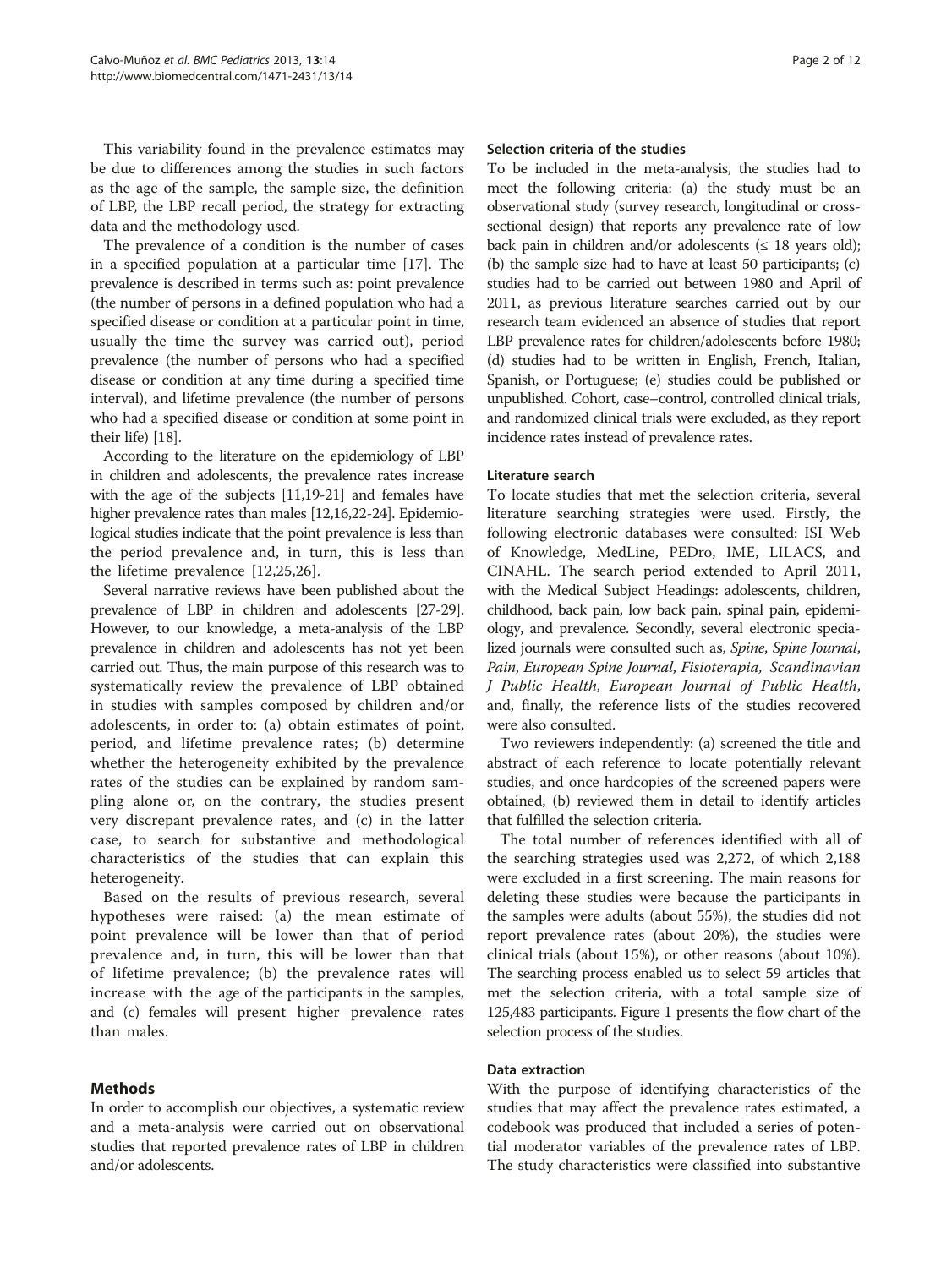<span id="page-2-0"></span>

(subject and context variables), methodological, and extrinsic variables [[30\]](#page-10-0).

The following subject characteristics were coded: (a) the origin of the sample (school, community, university, or sport origin); (b) the mean age of the sample (in years), and (c) the gender distribution of the sample (percentage of males). Two context characteristics were coded: the continent and the country where the study was carried out.

The following methodological characteristics were coded: (a) the initial sample size of the study; (b) the final sample size (subjects actually used to calculate the prevalence rate); (c) the response rate (percentage of people in the final sample divided by the number of people in the initial sample); (d) the study design (longitudinal  $vs.$  crosssectional); (e) the data extraction method (questionnaire, interview, physical examination); (f) the type of prevalence reported (point, period, or lifetime prevalence); (g) the methodological quality of the study, assessed with an instrument used in previous systematic reviews on the prevalence of LBP [[31-33\]](#page-10-0). This instrument contains 12 items grouped in three clusters focusing on the sample representativeness, the quality of the data collected, and the clarity of the definition of LBP, see Additional file [1](#page-9-0). Finally, two extrinsic characteristics were coded: the publication date (year) and the publication source (published vs. unpublished).

To assess the reliability of the coding process, two researchers independently coded 14 studies randomly selected from the total set of studies (24%). The inconsistencies between the two coders were solved by consensus, and when these were due to ambiguity in the codebook, this was corrected. The codebook can be obtained from the corresponding author upon request. To assess the coding reliability, intra-class and kappa coefficients were calculated for the continuous and categorical variables, respectively. On average, the intra-class correlation was 0.994 (range: 0.98 - 1.0), and the kappa coefficient was 0.989 (range: 0.77 - 1.0), all of which can be considered to be highly satisfactory [\[34](#page-10-0)].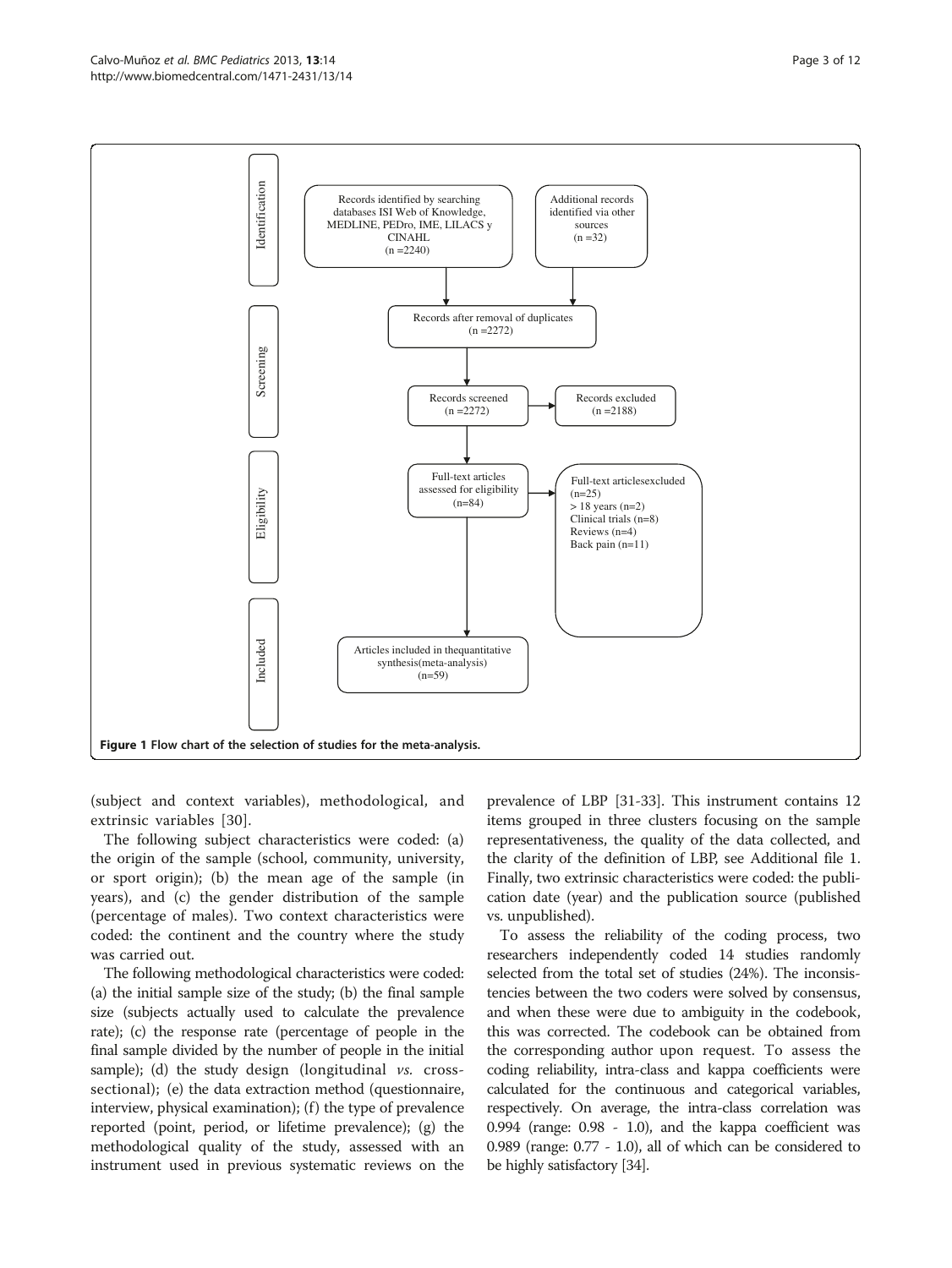#### Prevalence rates

Three types of prevalence were included in our review: point, period, and lifetime prevalence. In turn, period prevalence was classified according to the specific period of time reported in the study (one and two weeks, 1, 3, 6, and 12 months). From each study, at least one prevalence rate could be obtained. When a study applied a longitudinal design, only the prevalence rate at the beginning of the study was recorded in our meta-analysis. To assess the reliability in the calculations of the prevalence rates, the same 14 studies used to assess the coding reliability of the moderator variables were used. The mean intra-class correlation was 0.999 (range: 0.996 – 1.0), which was highly satisfactory [\[34\]](#page-10-0).

#### Statistical analysis

As each study could report more than one prevalence rate (e.g., point and lifetime prevalences), separate metaanalyses were carried out for the different types of prevalence in order to avoid dependence problems. To normalize the distribution of the prevalence rates, these were transformed by means of the logit event rate:  $Lp = Ln[p/(1-p)],$  $p$  being the prevalence rate,  $Ln$  the natural logarithm, and  $Lp$  the logit event rate. The sampling variance of each logit event rate,  $V(Lp)$ , was calculated by means of:  $V(Lp) = 1/2$  $(np) + 1/[n(1-p)]$ , with *n* being the sample size. Once the statistical analyses were carried out, the results were backtransformed to prevalence rates in order to facilitate their interpretation, by means of:  $p = e^{LP}/(e^{LP} + 1)$ , with e being the base of the natural logarithm [\[35\]](#page-10-0).

In each meta-analysis, a random-effects model was assumed to calculate a mean prevalence rate and a 95% confidence interval [\[36](#page-10-0)]. The random-effects model was assumed because it is the most realistic assumption when the studies to be meta-analyzed can be reasonably considered a representative sample of a population of potential studies that have been conducted or that can be conducted in the future about the topic. The random-effects model allows a higher generalization of the results than the fixed-effects model [\[37](#page-10-0)].

The heterogeneity of the prevalence rates was assessed with the  $Q$  statistic and the  $I^2$  index. When the number of prevalence estimates was large enough (20 or more studies), a forest plot was constructed. In order to test whether publication bias might be a threat to the validity of the prevalence estimates, funnel plots were constructed and Duval and Tweedie's trim-and-fill method was applied [\[38\]](#page-10-0).

When the Q statistic was statistically significant and the  $I^2$  index exhibited a large value (over 25%), then analyses of potential moderator variables were carried out. However, due to the small number of studies, these analyses were applied only for the lifetime prevalence rate, as this was reported in 30 studies. The analyses of moderator variables were carried out by assuming a mixed-effects

model. For the categorical moderator variables, weighted ANOVAs were calculated, with the  $Q_B$  statistic assessing the statistical significance of the moderator variable on the prevalence rates, and the  $Q_W$  statistic assessing the model misspecification. For the continuous moderators, weighted simple meta-regressions were applied, with the  $Q_R$  statistic testing the statistical significance of the moderator variable, and the  $Q_E$  statistic assessing the model misspecification. In all of the moderator analyses, the proportion of variance accounted for by the moderator variable,  $R^2$ , was calculated following Raudenbush's proposal [\[39](#page-10-0)]. In particular,  $R^2 = 1 - \hat{\tau}_{\text{Res}}^2 / \hat{\tau}_{\text{Total}}^2$ , with  $\hat{\tau}_{\text{Res}}^2$  and  $\hat{\tau}_{\text{Total}}^2$  being the estimated residual and total heterogeneity variances, respectively [[40](#page-10-0)]. In order to find the subset of moderator variables that can explain most of the prevalence rates variability, a multiple meta-regression model (by assuming a mixed-effects model) was adjusted. The moderator variables included in the model were selected taking into account the statistical significance achieved in the previous bivariate analyses. This regression model allowed us to identify the most relevant study characteristics to explain the variability exhibited by the prevalence rates.

The statistical analyses were carried out with the metaanalysis program Comprehensive Meta-analysis 2.0 [\[41](#page-10-0)] and with the SPSS macros elaborated by D. B. Wilson [\[42](#page-10-0)]. The PRISMA checklist was used to check the reporting quality of the meta-analysis (Additional file [2\)](#page-9-0).

#### Results

## Descriptive characteristics of the studies

Fifty-nine articles fulfilled the selection criteria [\[4](#page-9-0)[,8](#page-10-0)-[12](#page-10-0), [14,19-26,43](#page-10-0)[-86](#page-11-0)], and were carried out between 1984 and 2010, see Figure [1.](#page-2-0) The individual characteristics of each of the integrated studies are presented in Additional file [3](#page-9-0) (This file contains data collected from other articles [[87-103\]](#page-11-0)).

The sample size distribution was very skewed, with a median of 622 subjects and minimum and maximum values of 88 [[22](#page-10-0)] and 34,423 [[43](#page-10-0)], respectively. Most of the studies were carried out in Europe (42 studies; 73%), followed by North America (6 studies; 10.2%), Oceania and Asia with four studies each (6.8%), and Africa with two studies (3.4%). Only three of the 59 studies had not been published. Fifty-five studies were written in English, three in Portuguese, and one in Spanish.

Three subject characteristics were coded: the origin of the sample, the mean age, and the percentage of males in the sample. Most of the samples were recruited from schools (46 studies; 78%), followed by the community (7 studies, 11.9%). On average, the mean age of the samples was 13.6 years old (range: 9–18.4) and the mean percentage of males was 51.1% (range: 41.5% – 100%).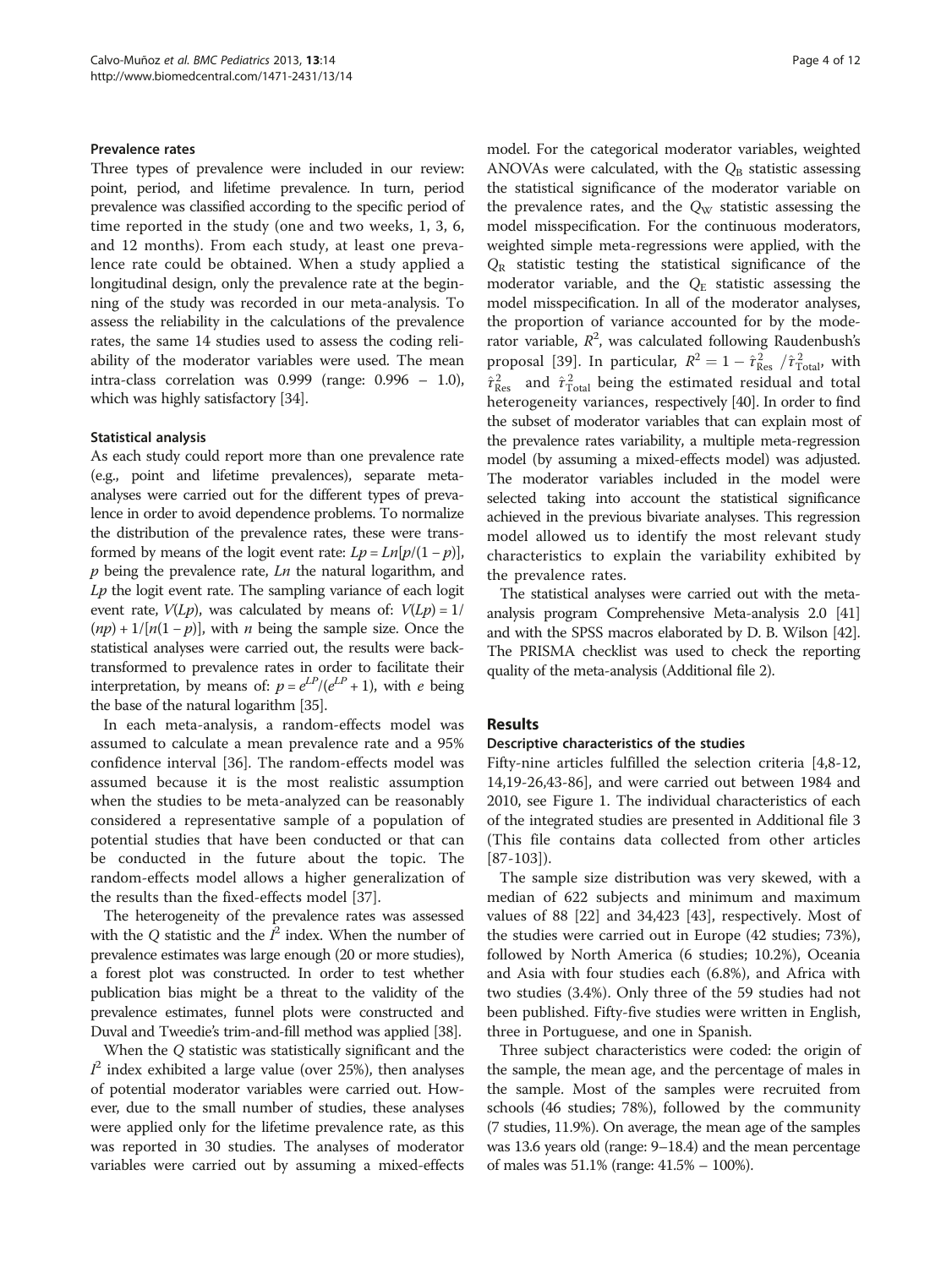<span id="page-4-0"></span>With regards to the methodological variables, the mean response rate was 83.8%, and most of the studies used a cross-sectional design (52 studies, 88.1%). The data extraction method most commonly used was the questionnaire (46 studies, 78%), followed by the questionnaire and physical examination combined (5 studies, 8.5%), the interview (4 studies, 6.8%), the questionnaire and interview combined (2 studies, 3.4%), and the interview and physical examination combined (2 studies, 3.4%).

Out of the different types of prevalence, period prevalence was the most commonly reported (25 studies, 42.4%), followed by the lifetime and period prevalence combined (15 studies, 25.4%), the lifetime prevalence alone (eight studies, 13.5%), the lifetime, period, and point prevalences combined (five studies, 8.5%), the lifetime and point prevalences combined (three studies, 5.1%), the point prevalence alone (two studies, 3.4%), and the period and point prevalences combined (one study, 1.7%).

The methodological quality scores of the included studies are reported in Additional file [4](#page-9-0). The minimum and maximum scores were 40% and 100%, respectively, with a mean of 76.7%, and five studies reaching the maximum score of 100%.

For the first block of methodological questions concerning the sample representativeness (questions 1, 2 and 3 of Additional file [1\)](#page-9-0), 74.6% of the studies used at least one of the following conditions: an entire target population, randomly selected sample, or sample stated to represent the target population. With regards to nonresponse, 23.7% of the studies specified at least one of the following situations: reasons for nonresponse described, nonresponders described, comparison of responders and nonresponders, or comparison of sample and target population. Finally, 86.4% of the studies reported the response rate.

In relation to questions related to the quality of the data (questions 4, 5, 6, 7, 8 and 9 of Additional file [1](#page-9-0)), the majority of the studies reported primary data on LBP (57 studies). LBP data were collected directly from each child or adolescent in 79.7% of the studies, with the remaining studies being collected from a proxy. Out of the 59 studies, 58 used the same mode of data collection for all participants in the sample.

To collect the data, the studies used different instruments, such as questionnaires (79.7%), interviews (8.5%), and examinations (11.9%). The instruments had to be validated or at least its reliability had to be tested.

With regards to the definition of LBP (questions 10, 11 and 12 of Additional file [1\)](#page-9-0), 61% of the studies applied a precise anatomic delineation of the lumbar area or made a reference to an easily obtainable article that contained such specification. A further useful specification of the definition of LBP was applied in 52.5% of the studies by means of questions such as the frequency, duration or intensity, and character of the pain. 96.6% of the studies used recall periods that were clearly stated (1 and 2 weeks, 1, 3, 6 and 12 months or lifetime).

#### Mean prevalence and heterogeneity testing

Table 1 presents the mean rates and 95% confidence intervals for each one of the types of prevalence, as well as the minimum and maximum prevalence rates, and the heterogeneity statistics (*Q* and  $I^2$ ). The mean point prevalence obtained from 10 studies was 0.120 (95% confidence limits: 0.09 and 0.159). As expected, period and lifetime prevalence rates were higher than point prevalence. Thus, the mean period prevalence at 12 months obtained from 13 studies was 0.336 (95% confidence limits: 0.269 and 0.410), whereas the mean period prevalence at one week obtained from six studies was 0.177 (95% confidence limits: 0.124 and 0.247). The

Table 1 Mean prevalences, 95% confidence intervals, and heterogeneity statistics

| Type of prevalence  | k  | N      | Min.  | Max.  | $p_{+}$ | 95%     | C. I.       | Q        | df | $l^2$ |
|---------------------|----|--------|-------|-------|---------|---------|-------------|----------|----|-------|
|                     |    |        |       |       |         | $p_{1}$ | $p_{\rm u}$ |          |    |       |
| Point prevalence    | 10 | 49,124 | 0.032 | 0.350 | 0.120   | 0.090   | 0.159       | 546.87*  | 9  | 98.3  |
| Period prevalence:  |    |        |       |       |         |         |             |          |    |       |
| I week              | 6  | 9,812  | 0.097 | 0.350 | 0.177   | 0.124   | 0.247       | 156.56*  | 5  | 96.8  |
| 2 weeks             |    | 1,193  | 0.246 | 0.246 | 0.246   | 0.222   | 0.271       |          |    |       |
| 1 month             | 14 | 23,191 | 0.025 | 0.398 | 0.183   | 0.128   | 0.255       | 1618.85* | 13 | 99.2  |
| 3 months            | 2  | 4,126  | 0.224 | 0.513 | 0.355   | 0.134   | 0.662       | 187.49*  |    | 99.5  |
| 6 months            | 7  | 25,037 | 0.008 | 0.420 | 0.177   | 0.088   | 0.324       | 2197.00* | 6  | 99.7  |
| 12 months           | 13 | 19,673 | 0.174 | 0.603 | 0.336   | 0.269   | 0.410       | 997.00*  | 12 | 98.8  |
| Lifetime prevalence | 30 | 61,732 | 0.086 | 0.648 | 0.399   | 0.342   | 0.459       | 4957.79* | 29 | 99.4  |

\*  $p < .001$ . k: number of studies. N: total sample size. Min. and Max.: minimum and maximum prevalence rates.  $p_i$ : mean prevalence.  $p_i$  and  $p_{ui}$ : lower and upper confidence limits of the 95% confidence interval around the mean prevalence. Q: heterogeneity statistic to test the homogeneity hypothesis of the prevalence rates. df: degrees of freedom of the Q statistic.  $l^2$ : heterogeneity index.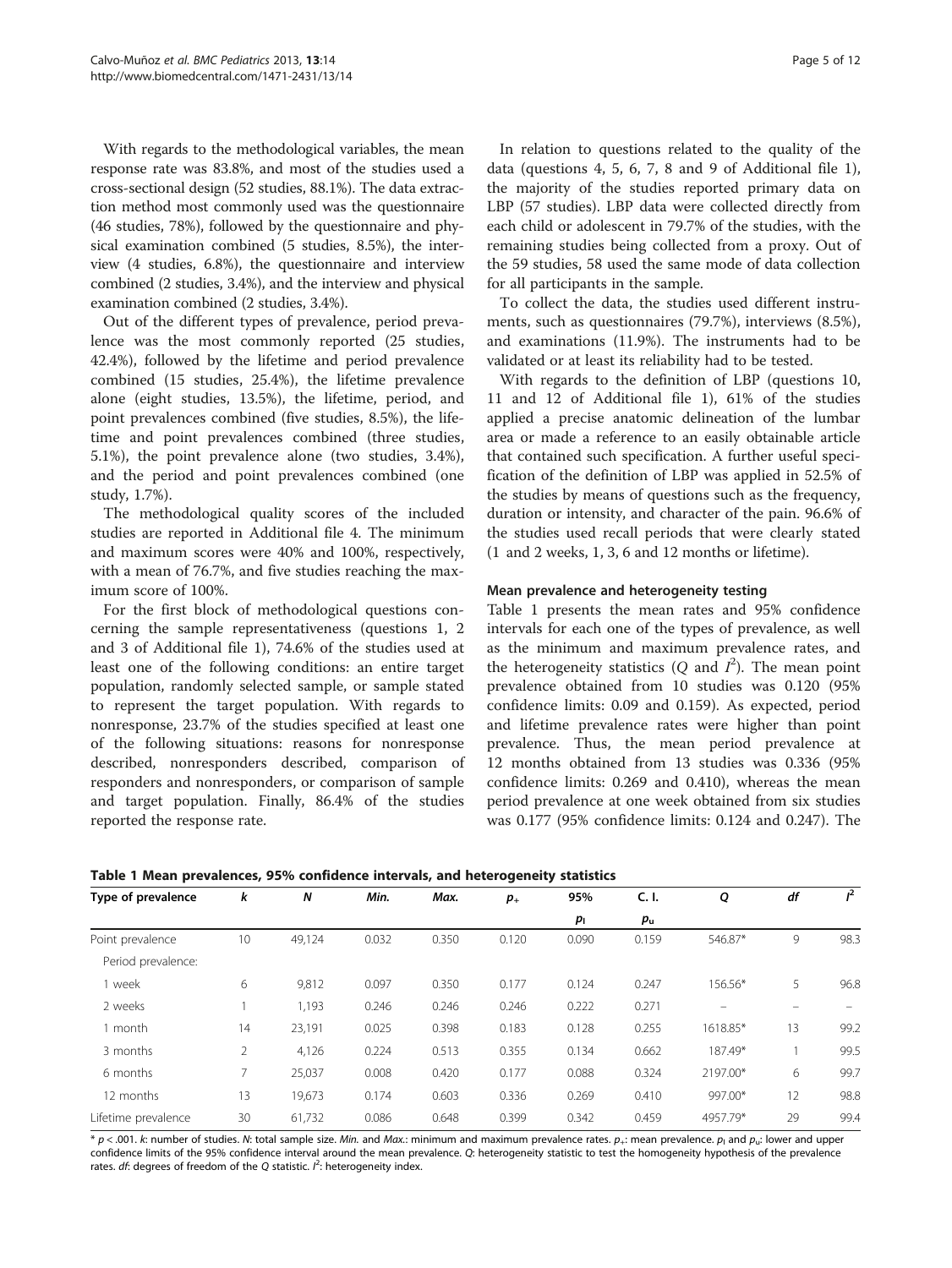mean lifetime prevalence obtained from 30 studies was 0.399 (95% confidence limits: 0.342 and 0.459). Figure 2 presents a forest plot of the 30 lifetime prevalence rates. The lifetime prevalence estimates exhibited a large heterogeneity, with such extreme minimum and maximum values as 0.086 [[52](#page-10-0)] and 0.648 [[9\]](#page-10-0), respectively.

For all of the types of prevalence, the heterogeneity Q statistic reached statistical significance ( $p < .001$ ) and all of the  $I^2$  indices were over 95% (see Table [1](#page-4-0)). Therefore, an analysis of the potential influence of moderator variables was in order. However, the small number of studies that reported point and period prevalence rates discouraged the application of additional analyses on these rates. Therefore, moderator analyses were carried out for the lifetime prevalence rates only.

#### Analysis of publication bias

Out of the 30 studies that reported lifetime prevalence estimates, 29 of them were published studies. In order to check whether publication bias might be biasing the estimated mean prevalence, a funnel plot was constructed, as presented in Figure [3](#page-6-0). As the figure shows, a slightly higher concentration of prevalence estimates was on the right side of the mean prevalence leading to a slight asymmetry of the funnel plot. By applying Duval and Tweedie's trim-and-fill

method [\[38](#page-10-0)], three additional prevalence estimates should be imputed to the set of original prevalence estimates to achieve symmetry in the funnel plot. The mean prevalence rates obtained with the 30 original prevalence rates and after imputing three estimated prevalences to the original ones were very similar: 0.399 and 0.372, respectively. Therefore, we can discard publication bias as a threat to the validity of the estimated mean lifetime prevalence.

Similar analyses were carried out for the other types of prevalence that were represented in the meta-analysis with at least 10 prevalence estimates. This was the case for point prevalence and for one and 12 months period prevalences. Point prevalence exhibited a funnel plot that was very close to symmetry, and only one new prevalence rate had to be imputed to the 10 original prevalence estimates to adjust the funnel plot to symmetry, leading to original  $(p_{+} = 0.120)$ and adjusted ( $p_{+adj} = 0.103$ ) mean point prevalences that were very similar. With regards to one month period prevalence, the trim-and-fill method did not have to imput any new prevalence rates to achieve symmetry in the funnel plot. On the contrary, the 12 month period prevalence needed to add five new prevalence rates on the left side of the funnel plot to achieve symmetry, leading to a clear decrease in the mean prevalence from 0.336 (with the 13 original prevalence rates) to 0.245 (when imputing five new

| Balagué et al. (1988)<br>0,320<br>0,371<br>0,345<br>Balagué et al. (1993)<br>0,255<br>0,428<br>0,336<br>Balaqué et al. (1994)<br>0,191 0,230<br>0,210<br>Balagué et al. (1995)<br>0,510<br>0,471<br>0,549<br>Bejia et al. (2005)<br>0,274<br>0,240 0,310<br>0,116<br>0,080 0,166<br>Burton et al. (1996)<br>Çakmak et al. (2004)<br>0,325<br>0,275 0,380<br>0,481<br>0,414 0,549<br>Coelho et al. (2005)<br>0,403<br>0,365 0,442<br>Ebrall (1994)<br>Fairbank et al. (1984)<br>0,086<br>0,063 0,116<br>Gunzburg et al. (1999)<br>0,360<br>0,314 0,409<br>Hangai et al. (2010)<br>0,616<br>0,602<br>0,630<br>0,589<br>0,563 0,615<br>Harreby et al. (1999)<br>Hestbaek et al. (2004)<br>0,320<br>0,309 0,331<br>0,402<br>0,360 0,446<br>Jones et al. (2004)<br>Kristensen & Ommundsen (2001)<br>0,630<br>0,559 0,696<br>0,211 0,361<br>Kujala et al. (1992)<br>0,280 |
|---------------------------------------------------------------------------------------------------------------------------------------------------------------------------------------------------------------------------------------------------------------------------------------------------------------------------------------------------------------------------------------------------------------------------------------------------------------------------------------------------------------------------------------------------------------------------------------------------------------------------------------------------------------------------------------------------------------------------------------------------------------------------------------------------------------------------------------------------------------------|
|                                                                                                                                                                                                                                                                                                                                                                                                                                                                                                                                                                                                                                                                                                                                                                                                                                                                     |
|                                                                                                                                                                                                                                                                                                                                                                                                                                                                                                                                                                                                                                                                                                                                                                                                                                                                     |
|                                                                                                                                                                                                                                                                                                                                                                                                                                                                                                                                                                                                                                                                                                                                                                                                                                                                     |
|                                                                                                                                                                                                                                                                                                                                                                                                                                                                                                                                                                                                                                                                                                                                                                                                                                                                     |
|                                                                                                                                                                                                                                                                                                                                                                                                                                                                                                                                                                                                                                                                                                                                                                                                                                                                     |
|                                                                                                                                                                                                                                                                                                                                                                                                                                                                                                                                                                                                                                                                                                                                                                                                                                                                     |
|                                                                                                                                                                                                                                                                                                                                                                                                                                                                                                                                                                                                                                                                                                                                                                                                                                                                     |
|                                                                                                                                                                                                                                                                                                                                                                                                                                                                                                                                                                                                                                                                                                                                                                                                                                                                     |
|                                                                                                                                                                                                                                                                                                                                                                                                                                                                                                                                                                                                                                                                                                                                                                                                                                                                     |
|                                                                                                                                                                                                                                                                                                                                                                                                                                                                                                                                                                                                                                                                                                                                                                                                                                                                     |
|                                                                                                                                                                                                                                                                                                                                                                                                                                                                                                                                                                                                                                                                                                                                                                                                                                                                     |
|                                                                                                                                                                                                                                                                                                                                                                                                                                                                                                                                                                                                                                                                                                                                                                                                                                                                     |
|                                                                                                                                                                                                                                                                                                                                                                                                                                                                                                                                                                                                                                                                                                                                                                                                                                                                     |
|                                                                                                                                                                                                                                                                                                                                                                                                                                                                                                                                                                                                                                                                                                                                                                                                                                                                     |
|                                                                                                                                                                                                                                                                                                                                                                                                                                                                                                                                                                                                                                                                                                                                                                                                                                                                     |
|                                                                                                                                                                                                                                                                                                                                                                                                                                                                                                                                                                                                                                                                                                                                                                                                                                                                     |
|                                                                                                                                                                                                                                                                                                                                                                                                                                                                                                                                                                                                                                                                                                                                                                                                                                                                     |
| Murphy et al. (2007)<br>0,550<br>0,512 0,587                                                                                                                                                                                                                                                                                                                                                                                                                                                                                                                                                                                                                                                                                                                                                                                                                        |
| Newcomer & Sinaki (1996)<br>0,510<br>0,411 0,608                                                                                                                                                                                                                                                                                                                                                                                                                                                                                                                                                                                                                                                                                                                                                                                                                    |
| Olsen et al. (1992)<br>0,304<br>0,279 0,330                                                                                                                                                                                                                                                                                                                                                                                                                                                                                                                                                                                                                                                                                                                                                                                                                         |
| 0,347 0,487<br>Prendeville & Dockrell (1998)<br>0,415                                                                                                                                                                                                                                                                                                                                                                                                                                                                                                                                                                                                                                                                                                                                                                                                               |
| 0,223 0,346<br>Prista et al. (2004)<br>0,280                                                                                                                                                                                                                                                                                                                                                                                                                                                                                                                                                                                                                                                                                                                                                                                                                        |
| Ratliffe (2010)<br>0,564<br>0,523<br>0,604                                                                                                                                                                                                                                                                                                                                                                                                                                                                                                                                                                                                                                                                                                                                                                                                                          |
| 0,303<br>0,279 0,328<br>Salminen et al. (1992)                                                                                                                                                                                                                                                                                                                                                                                                                                                                                                                                                                                                                                                                                                                                                                                                                      |
| 0,288<br>0,283 0,293<br>Sato et al. (2008)                                                                                                                                                                                                                                                                                                                                                                                                                                                                                                                                                                                                                                                                                                                                                                                                                          |
| 0,529 0,626<br>Shehab et al. (2004)<br>0,578                                                                                                                                                                                                                                                                                                                                                                                                                                                                                                                                                                                                                                                                                                                                                                                                                        |
| 0,541 0,739<br>Sjölie & Ljunggren (2001)<br>0,646                                                                                                                                                                                                                                                                                                                                                                                                                                                                                                                                                                                                                                                                                                                                                                                                                   |
| Skoffer et al. (2007)<br>0,648<br>0,607 0,687                                                                                                                                                                                                                                                                                                                                                                                                                                                                                                                                                                                                                                                                                                                                                                                                                       |
| Staes et al. (2003)<br>0,603<br>0,592 0,614                                                                                                                                                                                                                                                                                                                                                                                                                                                                                                                                                                                                                                                                                                                                                                                                                         |
| Troussier et al. (1994)<br>0,341 0,396<br>0,368<br>Mean prevalence (RE model)                                                                                                                                                                                                                                                                                                                                                                                                                                                                                                                                                                                                                                                                                                                                                                                       |
| 0,399 0,342 0,459                                                                                                                                                                                                                                                                                                                                                                                                                                                                                                                                                                                                                                                                                                                                                                                                                                                   |
| 0,50<br>1<br>0                                                                                                                                                                                                                                                                                                                                                                                                                                                                                                                                                                                                                                                                                                                                                                                                                                                      |

random-effects model.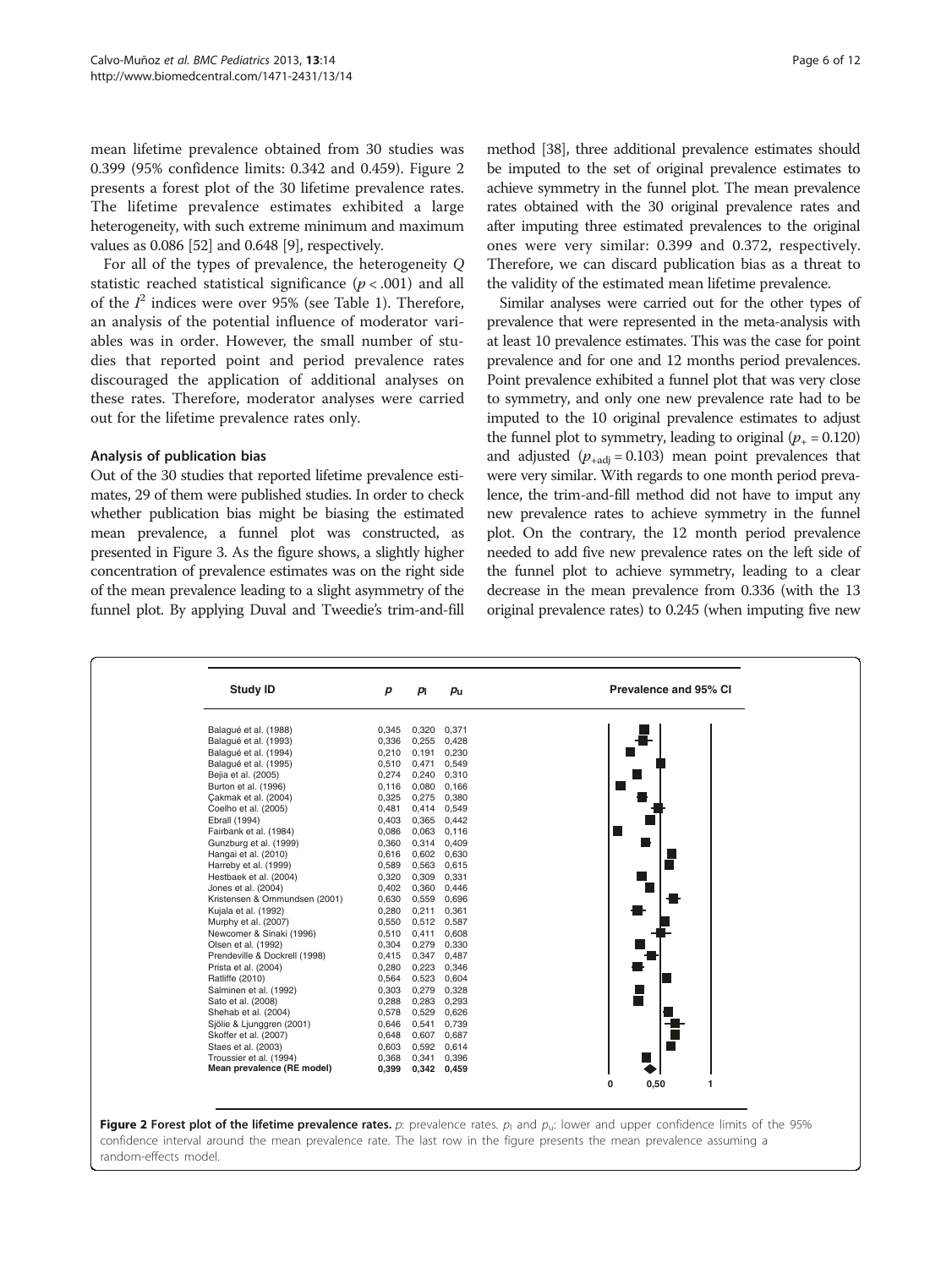<span id="page-6-0"></span>

prevalence rates to the original ones). Therefore, although the point and one month period prevalences do not seem to be affected by publication bias, the 12 month period prevalence showed an overestimation of the population prevalence rate.

### Analyzing moderator variables

As mentioned above, the analysis of moderator variables was carried out for the lifetime prevalence rates only, as the other types of prevalence were represented in the meta-analysis with a small number of estimates (under 20). Tables 2 and [3](#page-7-0) present the results of applying ANOVAs and simple meta-regressions on the subject characteristics

coded from the studies. The mean age of the participants in the samples exhibited a positive, statistically significant relationship with the prevalence rates, with a 45.7% of variance accounted for (Table [3\)](#page-7-0). Figure [4](#page-7-0) presents a dispersion diagram that illustrates this relationship. Other subject characteristics did not reach a statistically significant relationship with the prevalence rates, such as the origin of the sample (Table 2) and the percentage of males in the sample (Table [3\)](#page-7-0).

The continent where the study had been carried out did not affect prevalence rates (Table 2). However the publication year presented a statistically significant relationship with the prevalence rates, with the most recent

| <b>Moderator variable</b> | k              | $p_{+}$ | 95%            | C.1.        | <b>ANOVA results</b>                         |  |
|---------------------------|----------------|---------|----------------|-------------|----------------------------------------------|--|
|                           |                |         | p <sub>1</sub> | $p_{\rm u}$ |                                              |  |
| Continent:                |                |         |                |             |                                              |  |
| Europe                    | 21             | 0.390   | 0.314          | 0.472       | $Q_B(4) = 1.95$ , $p = .745$ ; $R^2 = 0.0$   |  |
| North America             | 3              | 0.455   | 0.255          | 0.670       | $Q_W(25) = 4227.25$ , $p < .001$             |  |
| Oceania                   |                | 0.403   | 0.128          | 0.757       |                                              |  |
| Africa                    | $\overline{2}$ | 0.277   | 0.114          | 0.532       |                                              |  |
| Asia                      | 3              | 0.490   | 0.285          | 0.698       |                                              |  |
| Origin of the sample:     |                |         |                |             |                                              |  |
| School                    | 25             | 0.398   | 0.333          | 0.467       | $Q_R(3) = 0.87$ , $p = .833$ ; $R^2 = 0.0$   |  |
| Community                 | $\overline{2}$ | 0.396   | 0.197          | 0.638       | $Q_w(26) = 3833.03, p < .001$                |  |
| University                | $\overline{2}$ | 0.470   | 0.249          | 0.703       |                                              |  |
| School + sport            |                | 0.280   | 0.085          | 0.619       |                                              |  |
| Data extraction method:   |                |         |                |             |                                              |  |
| Questionnaire             | 23             | 0.411   | 0.354          | 0.471       | $Q_B(1) = 0.36$ , $p = .546$ ; $R^2 = 0.143$ |  |
| Interview                 | $\overline{4}$ | 0.365   | 0.243          | 0.507       | $Q_w(25) = 2345.19, p < .001$                |  |

Table 2 Results of the weighted ANOVAs of qualitative moderator variables on the lifetime prevalence estimates

k: number of studies.  $p_+$ : mean prevalence.  $p_1$  and  $p_0$ : lower and upper confidence limits of the 95% confidence interval around the mean prevalence. Q<sub>B</sub>: between-categories statistic to test the influence of the moderator variable on the prevalence rates. Q<sub>W</sub>: within-categories statistic to test the model misspecification.  $R^2$ : proportion of variance accounted for by the moderator variable.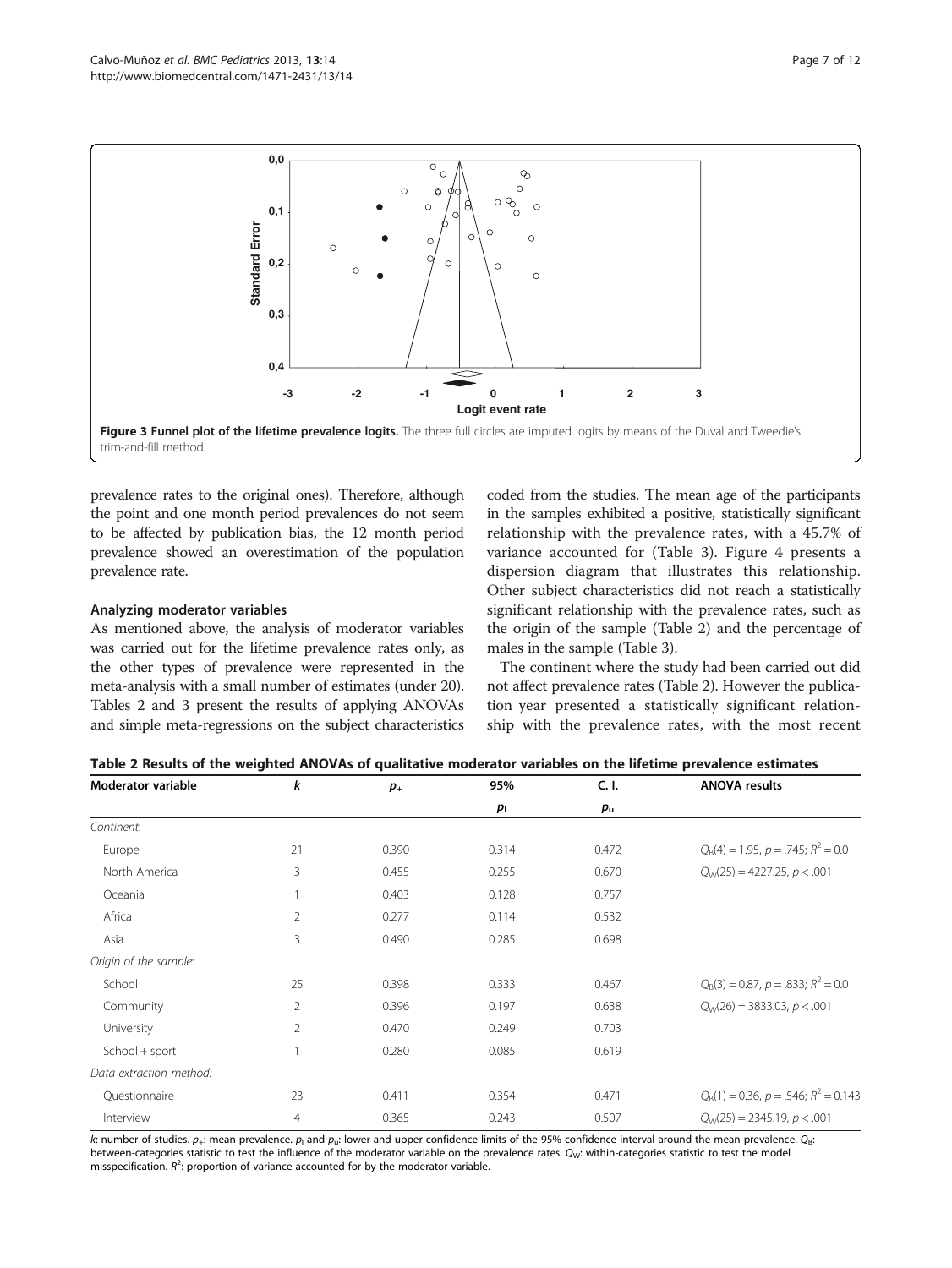<span id="page-7-0"></span>Table 3 Results of the weighted meta-regressions of continuous moderator variables on the lifetime prevalence estimates

| Moderator variable $k$ $b_i$                              |    |       | $Q_{\rm R}$ | p | Q <sub>F</sub>                          | р | $R^2$ |
|-----------------------------------------------------------|----|-------|-------------|---|-----------------------------------------|---|-------|
| Mean age (years)                                          |    |       |             |   | 30 0.104 5.10 .024 2017.26 < .001 0.457 |   |       |
| Gender (% of males) 27 0.008 0.34 .557 4819.51 < .001     |    |       |             |   |                                         |   | -0.0  |
| Response rate                                             |    |       |             |   | 27 -0.023 2.94 .086 4807.91 < .001      |   | -0.0  |
| Quality scale (0-100) 30 0.019 6.21 .013 2886.94 $<$ .001 |    |       |             |   |                                         |   | 0.348 |
| Publication year                                          | 30 | 0.062 |             |   | $9.82$ .002 4957.61 < .001              |   | -0.0  |

k: number of studies.  $b_j$ : regression coefficient of the moderator variable.  $Q_{\mathsf{R}}$ : statistic to test the influence of the moderator variable on the prevalence rates.  $Q_{\rm E}$ : statistic to test the model misspecification.  $R^2$ : proportion of variance accounted for by the moderator variable.

studies showing higher prevalence rates than the oldest ones (Table 3).

Several methodological variables were also coded in order to examine their potential influence on the prevalence rates. Thus, the data extraction method did not show a statistical relationship with the prevalence rates (Table [2\)](#page-6-0), although the percentage of variance accounted for was not negligible at 14.3%, and the questionnaires ( $p_{+} = 0.411$ ) giving slightly higher prevalence rates than the interviews ( $p_{+} = 0.365$ ). The response rate did not show a statistical relationship with the prevalence rates (Table 3). However, with 34.8% of variance accounted for, the total score of the scale used to assess the methodological quality of the studies exhibited a positive, statistically significant relationship with the prevalence rates, that is, studies with a better methodology tended to show higher lifetime prevalence rates than studies that were methodologically poor (Table 3).

Table [4](#page-8-0) presents the results of analyzing the influence of each item of the methodological quality scale on the lifetime prevalence rates. Out of the twelve quality criteria, two of them showed a statistically significant relationship with the prevalence rates. One of them was whether the non response rate was described in the study ( $p = .036$ ,  $R^2 = 0.676$ ), with higher prevalence rates when the study described the non response. The other one was whether the study clearly defined the specific area of pain ( $p < .001$ ,  $R^2 = 0.376$ ), with higher prevalence rates in the studies with a clear specification of the area of pain.

#### An explanatory model

Several substantive and methodological characteristics of the studies showed a statistical relationship with the lifetime prevalence rates, so a multiple regression model can offer a predictive model of the expected prevalence under certain conditions. The predictor variables included in the model were the mean age of the participants in the sample, the publication year, and two methodological variables: the total score on the quality scale (0–100) and the quality item "delimitation of pain" (Yes, 1; No, 0). As shown in Table [5](#page-8-0), the predictive model reached a statistically significant relationship with the prevalence rates ( $p < .001$ ,  $R^2 = 0.438$ ). Two of the four predictive variables showed a statistically significant relationship with the prevalence rates once the other predictors were controlled: the delimitation of pain  $(p = .041)$  and the publication year  $(p = .013)$ . With the regression coefficients shown in Table [5](#page-8-0), it is possible to make predictions about what is the expected lifetime prevalence under certain conditions. The model was however misspecified, so other study characteristics may be influencing the lifetime prevalence rates obtained in the studies.

## **Discussion**

The aim of this research was to examine, by means of a meta-analytic investigation, the prevalence rates of LBP in children and adolescents, as well as to search for characteristics of the studies that can explain the heterogeneity exhibited by the prevalence rates. With this purpose, a total of 59 studies fulfilled our selection criteria and were included in our meta-analysis.

The results confirmed the hypothesis that the lifetime prevalence is higher than the period prevalence and, in turn this is higher than the point prevalence. These results coincide with those obtained by Louw et al. [[33](#page-10-0)] that detected

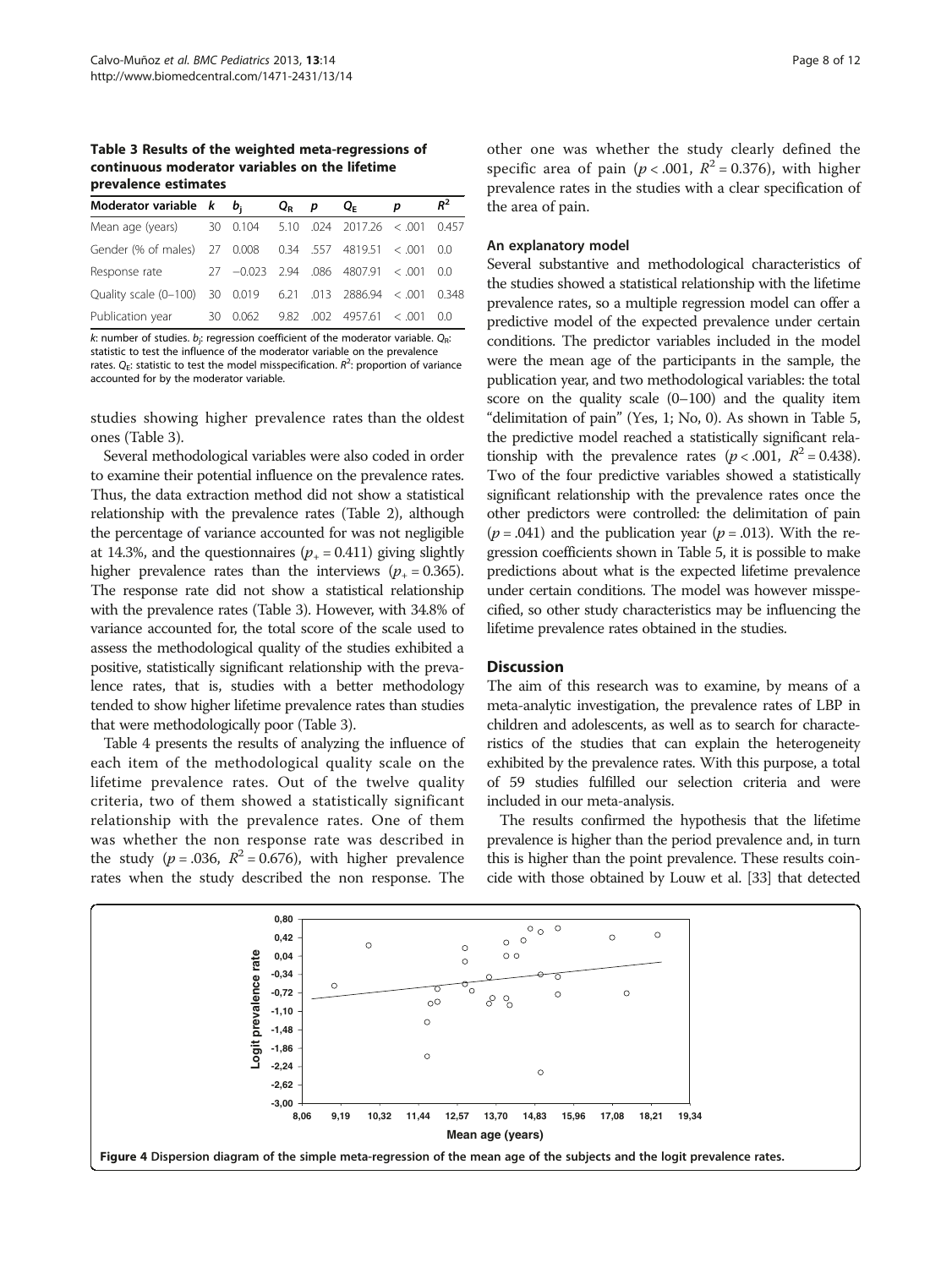| <b>Quality item</b>             | k              | $p_{+}$ | 95%         | C. I.   | <b>ANOVA results</b>                         |
|---------------------------------|----------------|---------|-------------|---------|----------------------------------------------|
|                                 |                |         | $p_{\rm l}$ | $p_{u}$ |                                              |
| Target population described:    |                |         |             |         |                                              |
| Yes                             | 21             | 0.416   | 0.346       | 0.489   | $Q_B(1) = 0.77$ , $p = .380$ ; $R^2 = 0.0$   |
| No                              | 9              | 0.358   | 0.260       | 0.469   | $Q_W(28) = 4942.26$ , $p < .001$             |
| Non response described:         |                |         |             |         |                                              |
| Yes                             | 5              | 0.486   | 0.401       | 0.572   | $Q_B(1) = 4.42$ , $p = .036$ ; $R^2 = 0.676$ |
| <b>No</b>                       | 20             | 0.384   | 0.343       | 0.427   | $Q_W(23) = 1162.44, p < .001$                |
| Response rate reported:         |                |         |             |         |                                              |
| Yes                             | 27             | 0.403   | 0.343       | 0.467   | $Q_R(1) = 0.21$ , $p = .648$ ; $R^2 = 0.0$   |
| <b>No</b>                       | 3              | 0.358   | 0.202       | 0.551   | $Q_W(28) = 4910.99$ , $p < .001$             |
| Direct reporting from subjects: |                |         |             |         |                                              |
| Yes                             | 26             | 0.411   | 0.344       | 0.480   | $Q_R(1) = 0.87$ , $p = .352$ ; $R^2 = 0.0$   |
| No                              | $\overline{4}$ | 0.326   | 0.190       | 0.498   | $Q_W(28) = 4853.39$ , $p < .001$             |
| Validated instrument:           |                |         |             |         |                                              |
| Yes                             | 26             | 0.400   | 0.339       | 0.464   | $Q_B(1) = 1.32$ , $p = .250$ ; $R^2 = 0.015$ |
| No                              | $\mathsf 3$    | 0.517   | 0.332       | 0.698   | $Q_W(27) = 4754.11, p < .001$                |
| Delimitation of pain:           |                |         |             |         |                                              |
| Yes                             | 20             | 0.472   | 0.413       | 0.532   | $Q_B(1) = 17.98, p < .001; R^2 = 0.376$      |
| No                              | 10             | 0.266   | 0.205       | 0.338   | $Q_W(28) = 2192.08, p < .001$                |
| Specification of pain:          |                |         |             |         |                                              |
| Questionnaire                   | 16             | 0.399   | 0.316       | 0.487   | $Q_B(1) = 0.00$ , $p = .999$ ; $R^2 = 0.0$   |
| Interview                       | 14             | 0.399   | 0.311       | 0.494   | $Q_W(28) = 4635.79$ , $p < .001$             |

<span id="page-8-0"></span>Table 4 Results of the weighted ANOVAs of quality items on the lifetime prevalence estimates

k: number of studies.  $p_{+}$ : mean prevalence.  $p_{\|}$  and  $p_{\|}$ : lower and upper confidence limits of the 95% confidence interval around the mean prevalence.  $Q_{\text{B}}$ : between-categories statistic to test the influence of the moderator variable on the prevalence rates.  $Q_W$ : within-categories statistic to test the model misspecification. R<sup>2</sup>: proportion of variance accounted for by the moderator variable. Five of the 12 quality items were not included in the table due to one of their categories being represented by one study only or by none (survey designed for studying prevalence rates, data collection was uniform, validated interview, validated exam, and memory period clear).

mean LBP point, one-year, and lifetime prevalences for adolescents of 12%, 33%, and 36%, respectively.

The hypothesis that the prevalence rate would increase with the age of the participants in the samples was confirmed by our results. These findings are in line with those obtained by Balagué et al. [\[11\]](#page-10-0) and Jones et al. [\[19](#page-10-0)]. Balagué et al. [[11\]](#page-10-0) reported lifetime prevalences of 16% and

| Table 5 Results of the multiple meta-regression on the |  |
|--------------------------------------------------------|--|
| lifetime prevalence estimates                          |  |

| memme prevalence estimates |                      |      |      |                                                                         |  |  |  |  |
|----------------------------|----------------------|------|------|-------------------------------------------------------------------------|--|--|--|--|
| <b>Predictor variable</b>  | $b_i$                | Z    | D    | Results of the full model                                               |  |  |  |  |
| Constant                   | $-80.160 - 2.49$ 013 |      |      |                                                                         |  |  |  |  |
|                            |                      |      |      | Delimitation of pain $-0.516 -2.05$ . 041 $Q_B(4) = 27.24$ , $p < .001$ |  |  |  |  |
| Mean age (years)           | 0.029                |      |      | $0.55$ 584 $R^2 = 0.438$                                                |  |  |  |  |
| Quality scale (0-100)      | 0.005                |      |      | 0.63 .531 $Q_F(25) = 1306.02$ , $p < .001$                              |  |  |  |  |
| Publication year           | 0.040                | 2.49 | .013 |                                                                         |  |  |  |  |

b<sub>j</sub>: partial regression coefficient of each moderator variable. Z: statistic to test the influence of each moderator variable on the prevalence rates.  $Q_{R}$ : statistic to test the statistical significance of the full model.  $Q_{E}$ : statistic to test the model misspecification.  $R^2$ : proportion of variance accounted for by the moderator variables.

58% for children and adolescents, respectively, and Jones et al. [\[19\]](#page-10-0) reported lifetime prevalences of 18.2% for 10 years old children and of 65.6% for 16 year old adolescents.

With regards to gender, authors such as Shebad et al. [[20](#page-10-0)] and Kovacs et al. [\[62\]](#page-11-0) found higher lifetime prevalences for women (64.7% and 69.3%, respectively) than for men (50.8% and 50.9%, respectively). On the contrary, Newcomer et al. [\[72\]](#page-11-0) reported higher prevalence rates for men than for women (57% and 44%, respectively). Finally, Olsen et al. [[74\]](#page-11-0) did not find relevant differences between the lifetime prevalence rates for men and women (30.7% and 30%, respectively). The results of our meta-analysis exhibited a nonstatistically significant relationship between gender and lifetime prevalence and, as a consequence, our hypothesis of a larger prevalence for women than for men was not confirmed.

The large heterogeneity found in all types of prevalence indicates the existence of characteristics of the studies causing this variability. The publication year influenced the lifetime prevalence rates, with the higher prevalence rates being reported in the most recent studies. This result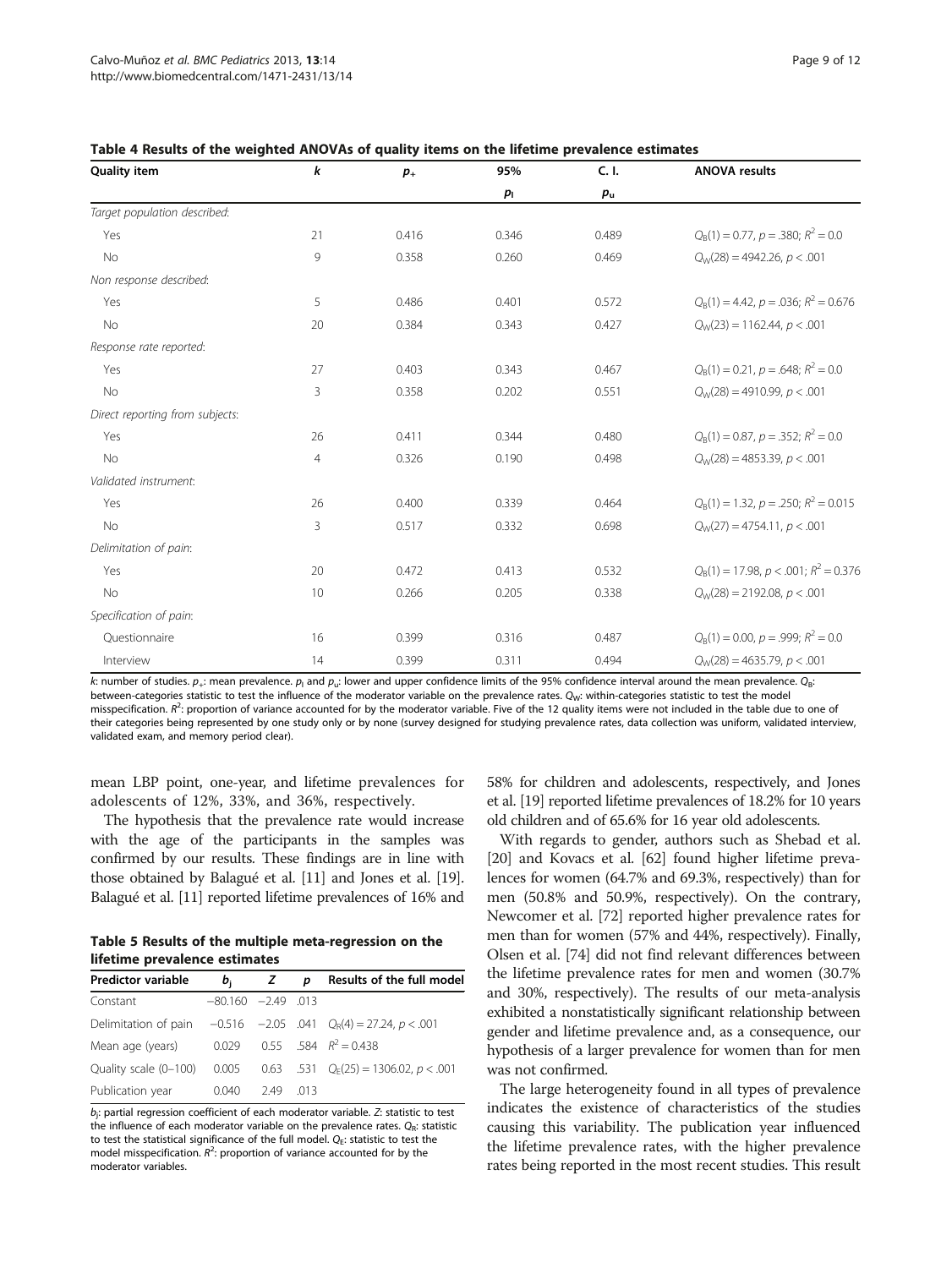<span id="page-9-0"></span>seems to be very solid, as in the multiple meta-regression model publication year was one of the two predictors that achieved a statistically significant relationship with the lifetime prevalence, once controlled the methodological quality of the studies, the delimitation of pain, and the mean age of the sample. However, what our analyses do not enable us to determine are the reasons of that increase in the prevalence rates. Thus, it could be that children are changing their activity level or they are more overweight; it could be that the actual prevalence has not changed but the reporting has; or it could be that the questions used to assess the prevalence have changed. This point would need more research. Regarding the methodological quality of the studies, the studies with a better quality tended to show higher lifetime prevalence rates than studies that were methodologically poor.

The most common methodological shortcomings of the studies included in the review were the lack of a clear definition and delimitation of LBP and the absence of important specifications of LBP such as the frequency of episodes, its intensity and duration. In particular, out of the studies published between 1980 and 2001, only 40.9% reported a clear definition of LBP, whereas in the most recent studies (from 2002 to date) this percentage was 73%. With regards to the LBP specifications, the percentage was 71% for studies published in the last 10 years and 29% for those that were not published in the last 10 years.

#### Limitations of the meta-analysis

It is important to note some limitations of our meta-analysis. The small number of studies that reported point and period prevalence rates discouraged the analysis of moderator variables and, as a consequence, this kind of analysis was applied for lifetime prevalence rates only. On the other hand, the absence of a more detailed description in the primary studies about such important aspects as the exact area of pain caused uncertainty in our coding process.

#### Implications for clinical practice

The results of our meta-analysis have important consequences for professionals. Our finding of higher prevalence rates in the most recent studies suggests that LBP is a problem that is increasing in childhood and adolescence. As a consequence, more attention should be devoted to develop and apply prevention programs for young children in order to break this trend. On the other hand, our finding of higher prevalence rates in the studies with older subjects points to the need for efforts towards an early detection of LBP in children and adolescents.

#### Implications for future research

Our results enable us to make recommendations for future research in this field. Firstly, it is advisable that future studies report more information regarding the definition of LBP. Issues relating to the exact area of pain, the frequency of episodes, their intensity, and the duration need to be specified. Secondly, there is a need to improve the methodological quality of studies in order to avoid threats against the representativeness of the samples and the internal validity of the studies. Finally, studies should report prevalence rates of LBP disaggregated by age and sex.

#### Conclusion

In conclusion, the most recent studies seem to show higher prevalence rates than the oldest ones, and studies with a better methodology tend to show higher lifetime prevalence rates than studies that are methodologically poor.

## Additional files

[Additional file 1:](http://www.biomedcentral.com/content/supplementary/1471-2431-13-14-S1.doc) Methodological criteria of epidemiological studies. [Additional file 2:](http://www.biomedcentral.com/content/supplementary/1471-2431-13-14-S2.doc) PRISMA Checklist.

[Additional file 3:](http://www.biomedcentral.com/content/supplementary/1471-2431-13-14-S3.doc) Characteristics of the studies presenting LBP prevalence data used in this meta-analysis.

[Additional file 4:](http://www.biomedcentral.com/content/supplementary/1471-2431-13-14-S4.doc) Methodological Quality of the 59 epidemiological studies.

#### Competing interests

The authors declare that they have no competing interests.

#### Authors' contributions

All authors contributed to the conception and design, acquisition, analysis and interpretation of data and drafting of the manuscript. AGC and JSM participated in the critical revision of the manuscript for important intellectual content. ICM and JSM performed the statistical analyses. All authors read and approved the final manuscript.

#### Acknowledgements

No funding was received for this study.

#### Author details

<sup>1</sup> Department Physiotherapy, Faculty of Medicine, Espinardo Campus, University of Murcia, Murcia 30100, Spain. <sup>2</sup>Department of Physiotherapy, University of Murcia, Murcia, Spain. <sup>3</sup> Department of Basic Psychology and Methodology, University of Murcia, Murcia, Spain.

#### Received: 5 September 2012 Accepted: 17 January 2013 Published: 26 January 2013

#### References

- 1. Andersson JAD: Problems of classification of low back pain. Rheumatol Rehabil 1977, 16:34–36.
- 2. Kordi R, Rostami M: Low back pain in children and adolescents: an algorithmic clinical approach. Iran J Pediatr 2011, 21:259-270.
- 3. Anderson L: Educational approaches to management of low back pain. Orthop Nurs 1989, 8:43–46.
- 4. Burton AK, Clarke RD, McClune TD, Tillotson KM: The natural history of low back pain in adolescents. Spine 1996, 21:2323–2328.
- 5. Leboeuf-Yde C, Kyvik KO: At what age does low back pain become a common problem? A study of 29,424 individuals aged 12–41 years. Spine 1998, 23:228–234.
- 6. McMeeken J, Tully E, Stillman B, Nattrass C, Bygott IL: Story I: the experience of back pain in young Australians. Man Ther 2001, 6:213–220.
- 7. Sjolie AN: Low-back pain in adolescents is associated with poor hip mobility and high body mass index. Scand J Med Sci Sports 2004, 14:168–175.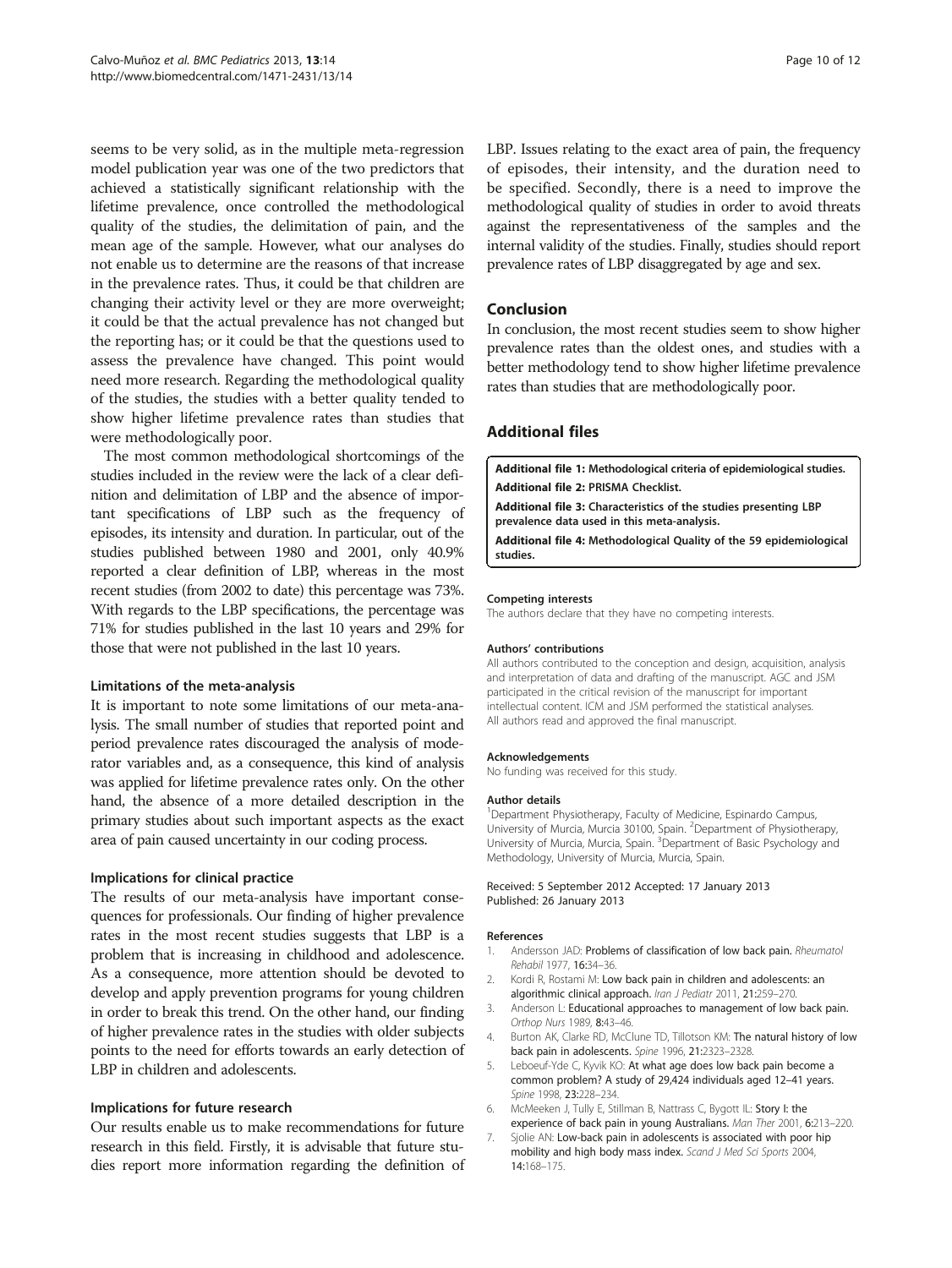- <span id="page-10-0"></span>8. Cakmak A, Yücel B, Ozyalçn SN, Bayraktar B, Ural HI, Duruöz MT, Genç A: The frequency and associated factors of low back pain among a younger population in Turkey. Spine 2004, 29:1567-1572.
- 9. Skoffer B: Low back pain in 15- to 16-year-old children in relation to school furniture and carrying of the school bag. Spine 2007, 32:E713–717.
- 10. Bejia I, Abid N, Ben Salem K, Letaief M, Younes M, Touzi M, Bergaoui N: Low back pain in a cohort of 622 Tunisian schoolchildren and adolescents: an epidemiological study. Eur Spine J 2005, 14:331-336.
- 11. Balagué F, Dutoit G, Waldburger M: Low back pain in schoolchildren. An epidemiological study. Scand J Rehabil Med 1988, 20:175–179.
- 12. Harreby M, Nygaard B, Jessen T, Larsen E, Storr-Paulsen A, Lindahl A, Fisker I, Laegaard E: Risk factors for low back pain in a cohort of 1389 Danish school children: an epidemiologic study. Eur Spine J 1999, 8:444-450.
- 13. Feldman DE, Shrier I, Rossignol M, Abenhaim L: Risk factors for the development of low back pain in adolescence. Am J Epidemiol 2001, 154:30–36.
- 14. Taimela S, Kujala UM, Salminen JJ, Viljanen T: The prevalence of low back pain among children and adolescents. A nationwide, cohort-based questionnaire survey in Finland. Spine 1997, 22:1132–1136.
- 15. Turk Z, Vauhnik R, Micetić-Turk D: Prevalence of nonspecific low back pain in schoolchildren in north-eastern Slovenia. Coll Antropol 2011, 35:1031–1035.
- 16. Yao W, Mai X, Luo C, Ai F, Chen Q: A cross-sectional survey of nonspecific low back pain among 2083 schoolchildren in China. Spine 2011, 36:1885–1890.
- 17. Last JM: A Dictionary of Epidemiology. 2ath edition. Oxford, UK: Oxford University Press; 1988.
- 18. Jekel JF, Elmore JG, Katz DL: Epidemiology, Biostatistics, and preventive medicine. 3rd edition. Philadelphia: Saunders Elsevier; 2007.
- 19. Jones GT, Silman AJ, Macfarlane GJ: Parental pain is not associated with pain in the child: a population based study. Ann Rheum Dis 2004, 63:1152–1154.
- 20. Shehab D, Al-Jarallah K, Al-Ghareeb F, Sanaseeri S, Al-Fadhli M, Habeeb S: Is low-back pain prevalent among Kuwaiti children and adolescents? A governorate-based study. Med Princ Pract 2004, 13:142–146.
- 21. Whittfield J, Legg SJ, Hedderley DI: Schoolbag weight and musculoskeletal symptoms in New Zealand secondary schools. Appl Ergon 2005, 36:193–198.
- 22. Sjölie AN, Ljunggren AE: The significance of high lumbar mobility and low lumbar strength for current and future low back pain in adolescents. Spine 2001, 26:2629-2636.
- 23. Hakala PT, Rimpelä AH, Saarni LA, Salminen JJ: Frequent computer-related activities increase the risk of neck-shoulder and low back pain in adolescents. Eur J Public Health 2006, 16:536–541.
- 24. Auvinen J, Tammelin T, Taimela S, Zitting P, Karppinen J: Associations of physical activity and inactivity with low back pain in adolescents. Scand J Med Sci Sports 2008, 18:188–194.
- 25. Coelho L, Almeida V, Oliveira R: Lombalgia nos adolescentes: identificação de factores de risco psicossociais. Estudo epidemiológico na região da Grande lisboa. [Low back pain in adolescents: identification of psychosocial risk factors. Study epidemiology in the region of Lisbon]. Revista Portuguesa de Saúde Pública 2005, 23:81–90.
- 26. Mohseni-Bandpei MA, Bagheri-Nesami M, Shayesteh-Azar M: Nonspecific low back pain in 5000 Iranian school-age children. J Pediatr Orthop. 2007, 27:126–129.
- 27. Duggleby T, Kumar S: Epidemiology of juvenile low back pain: a review. Disabil Rehabil 1997, 19:505–512.
- 28. Jeffries LJ, Milanese SF, Grimmer-Somers KA: Epidemiology of adolescent spinal pain: a systematic overview of the research literature. Spine 2007, 32:2630–2637.
- 29. Milanese S, Grimmer-Somers K: What is adolescent low back pain? Current definitions used to define the adolescent with low back pain. J Pain Res 2010, 3:57–66.
- 30. Cooper HM: Research synthesis and meta-analysis: A step-by-step approach. 3rd edition. Thousand Oaks, CA: Sage; 2010.
- 31. Loney PL, Stratford PW: The prevalence of low back pain in adults: a methodological review of the literature. Phys Ther 1999, 79:384-396.
- 32. Walker BF: The prevalence of low back pain: a systematic review of the literature from 1966 to 1998. J Spinal Disord 2000, 13:205–217.
- 33. Louw QA, Morris LD, Grimmer-Somers K: The prevalence of low back pain in Africa: a systematic review. BMC Musculoskelet Disord 2007, 8:105.
- 34. Orwin RG, Vevea JL: Evaluating coding decisions. In The handbook of research synthesis and meta-analysis. 2nd edition. Edited by Cooper HM, Hedges LV, Valentine JC. New York: Russell Sage Foundation; 2009:177–203.
- 35. Lipsey ML, Wilson DB: Practical meta-analysis. Thousand Oaks, CA: Sage: 2001
- 36. Sánchez-Meca J, Marín-Martínez F: Confidence intervals for the overall effect size in random-effects meta-analysis. Psychological Methods 2008, 13:31–48.
- 37. Borenstein M, Hedges LV, Higgins JPT, Rothstein HR: A basic introduction to fixed effect and random-effects models for meta-analysis. Research Synthesis Methods 2010, 1:97-111
- 38. Duval S, Tweedie R: Trim and fill: A simple funnel-plot-based method of testing and adjusting for publication bias in meta-analysis. Biometrics 2000, 56:455–463.
- 39. Raudenbush SW: Random effects model. In The handbook of research synthesis and meta-analysis. 2nd edition. Edited by Cooper HM, Hedges LV, Valentine JC. New York: Russell Sage Foundation; 2009:295–315.
- 40. Borenstein M, Hedges LV, Higgins JPT, Rothstein HR: Introduction to metaanalysis. Chichester, UK: Wiley; 2009.
- 41. Borenstein M, Hedges LV, Higgins JPT, Rothstein HR: Comprehensive Metaanalysis 2.0. Englewood, NJ: Biostat, Inc; 2005.
- 42. Wilson DB: [http://mason.gmu.edu/~dwilsonb/ma.html.](http://mason.gmu.edu/~dwilsonb/ma.html)
- 43. Sato T, Ito T, Hirano T, Morita O, Kikuchi R, Endo N, Tanabe N: Low back pain in childhood and adolescence: a cross-sectional study in Niigata City. Eur Spine J 2008, 17:1441–1447.
- 44. Balagué F, Damidot P, Nordin M, Parnianpour M, Waldburger M: Crosssectional study of the isokinetic muscle trunk strength among school children. Spine 1993, 18:1199–1205.
- Balagué F, Nordin M, Skovron ML, Dutoit G, Yee A, Waldburger M: Nonspecific low-back pain among schoolchildren: a field survey with analysis of some associated factors. J Spinal Disord 1994, 7:374–379.
- 46. Balagué F, Skovron ML, Nordin M, Dutoit G, Pol LR, Waldburger M: Low back pain in schoolchildren. A study of familial and psychological factors. Spine 1995, 20:1265–1270.
- 47. Balagué F, Bibbo E, Mélot C, Szpalski M, Gunzburg R, Keller TS: The association between isoinertial trunk muscle performance and low back pain in male adolescents. Eur Spine J 2010, 19:624-632.
- 48. Carvalho AR: Dor lombar inespecífica em alunos adolescentes em função do género, idade e nível de actividade física. Nonspecific low back pain in adolescent students by gender, age and level of physical activity. PhD thesis. University of Porto (Portugal): Faculty of Desporto; 2009.
- 49. Diepenmaat AC, van der Wal MF, de Vet HC, Hirasing RA: Neck/shoulder, low back, and arm pain in relation to computer use, physical activity, stress, and depression among Dutch adolescents. Pediatrics 2006, 117:412–416.
- 50. Ebrall PS: The epidemiology of male adolescent low back pain in a north suburban population of Melbourne. Australia. J Manipulative Physiol Ther 1994, 17:447–453.
- 51. El-Metwally A, Mikkelsson M, Ståhl M, Macfarlane GJ, Jones GT, Pulkkinen L, Rose RJ, Kaprio J: Genetic and environmental influences on non-specific low back pain in children: a twin study. Eur Spine J 2008, 17:502-508.
- 52. Fairbank JC, Pynsent PB, Van Poortvliet JA, Phillips H: Influence of anthropometric factors and joint laxity in the incidence of adolescent back pain. Spine 1984, 9:461–464.
- 53. Feldman DE, Rossignol M, Shrier I, Abenhaim L: Smoking. A risk factor for development of low back pain in adolescents. Spine 1999, 24:2492-2496.
- Grimmer K, Williams M: Gender-age environmental associates of adolescent low back pain. Appl Ergon 2000, 31:343–360.
- 55. Gunzburg R, Balagué F, Nordin M, Szpalski M, Duyck D, Bull D, Mélot C: Low back pain in a population of school children. Eur Spine J 1999, 8:439–443.
- 56. Hangai M, Kaneoka K, Okubo Y, Miyakawa S, Hinotsu S, Mukai N, Sakane M, Ochiai N: Relationship between low back pain and competitive sports activities during youth. Am J Sports Med 2010, 38:791–796.
- 57. Hestbaek L, Leboeuf-Yde C, Kyvik KO, Vach W, Russell MB, Skadhauge L, Svendsen A, Manniche C: Comorbidity with low back pain: a crosssectional population-based survey of 12- to 22-year-olds. Spine 2004, 29:1483–1491.
- 58. Jones MA, Stratton G, Reilly T, Unnithan VB: A school-based survey of recurrent non-specific low-back pain prevalence and consequences in children. Health Educ Res 2004, 19:284–289.